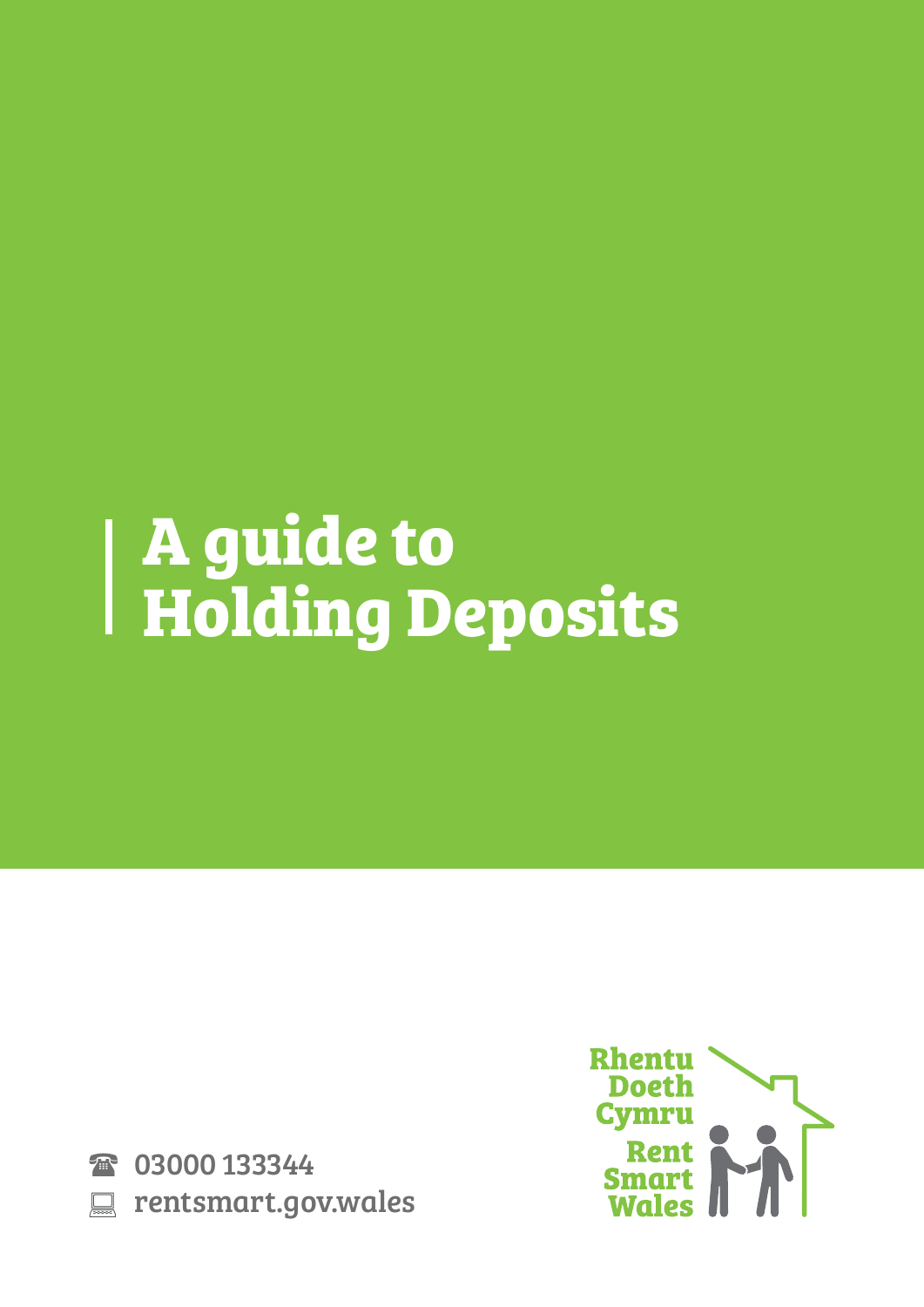# **Background**

The Renting Homes (Fees Etc.)(Wales) Act 2019 (The Act) came into effect on the 1st of September 2019. This legislation passed determines what an agent or landlord can charge to a tenant by specifying the fees that are permitted. A fee that is not listed as a permitted payment under The Act is classed as a prohibited payment.

One of the permitted payments allowed under The Act is a 'Holding Deposit'. Please read the guide below for more information about Holding Deposits.

# **What is a Holding Deposit?**

It is a fee that can be charged to a prospective tenant to put a property 'on hold' while any necessary checks are carried out to determine if the tenant is suitable for the property in question.

When a Holding Deposit is taken, the landlord is assured that the tenant is committed to entering a contract for the property and the tenant is assured that the landlord will hold the property for them, pending successful completion of their suitability tests.

The payment of a Holding Deposit gives the tenant the right to first refusal on a property.

#### **Is a Holding Deposit always needed before a tenancy agreement can be signed?**

No - a Holding Deposit is an optional deposit that can be charged to tenants.

If a Holding Deposit is charged, it is essential that all of the regulations for charging a Holding Deposit are met.

#### **How much can be charged as for a Holding Deposit?**

A Holding Deposit can be any amount up to a maximum of the equivalent of one weeks' rent. This can be calculated by dividing the monthly rent amount by 4.35.

If the amount charged for a Holding Deposit is greater than one weeks' rent, the excess amount is classed as a prohibited payment.

# **What information needs to be given to a tenant before a Holding Deposit is taken?**

The following information must be provided in writing. It can be given in person or electronically (if the tenant has given permission to receiving this information electronically).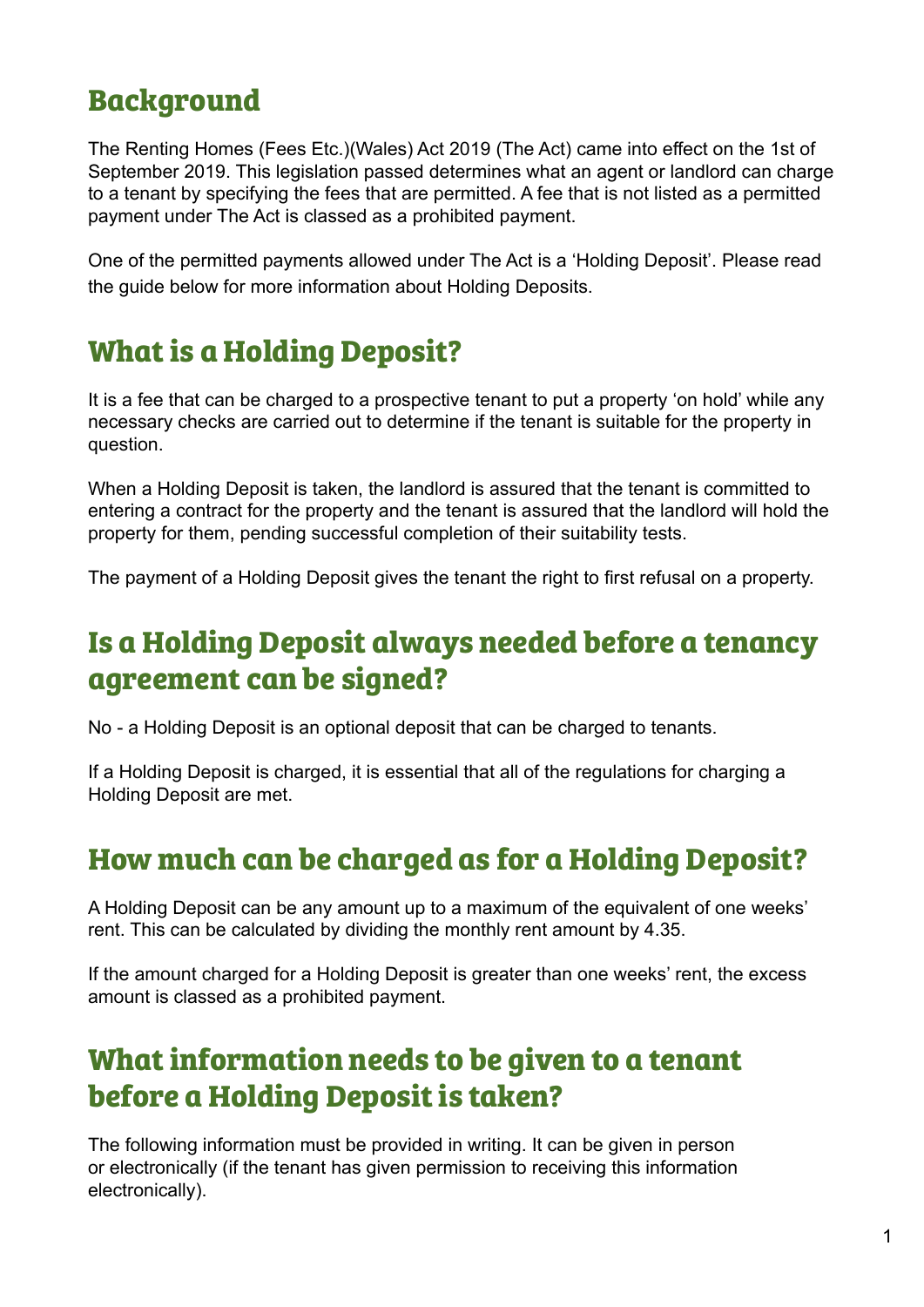a) amount of holding deposit,

b) address of the dwelling in respect of which the deposit is paid,

c) where a holding deposit is to be paid to a letting agent, the name and contact details of that letting agent,

d) where a holding deposit is to be paid to a landlord, the name and contact details of that landlord,

e) duration of the contract,

f) proposed occupation date,

g) amount of rent or other consideration,

h) rental period,

i) any proposed additional contract terms or proposed modifications to fundamental or supplementary terms or terms proposed to be omitted from the contract,

j) amount of any security deposit,

k) whether a guarantor is required and, if so, any relevant conditions,

l) reference checks the landlord (or letting agent) will undertake, and

m) information the landlord or letting agent requires from the prospective contractholder.

#### **When does the Holding Deposit need to be returned to the tenant?**

The Holding Deposit must be paid back to the tenant by 'the deadline for agreement', which is 15 calendar days from the date that the Holding Deposit is paid. This deadline can be extended, but it can only be done if both parties agree to this in writing.

The amount of money taken in the Holding Deposit can be put towards either the first months' rent or for the tenant's security deposit.

Unless the Holding Deposit is used against the first months' rent or the security deposit, the deposit must be repaid to the tenant within seven days of 'the deadline for agreement (whether that is the 15 day deadline or a deadline that has been mutually agreed to).

# **When can the Holding Deposit be retained by the landlord/agent?**

The Holding Deposit can be retained by the landlord/agent if the tenant provides false and